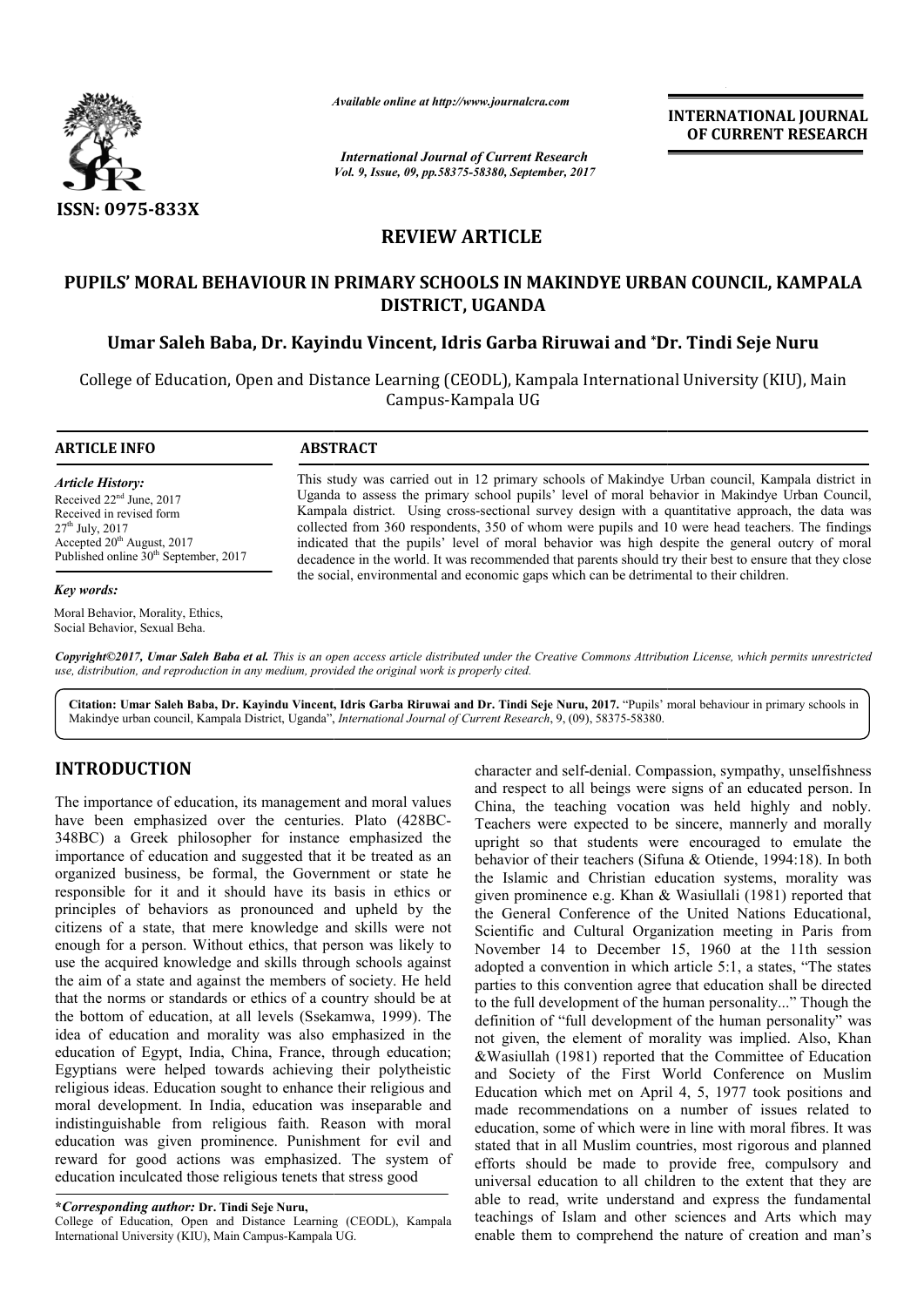place in the universe - this task should be given the highest priority. Expressing the fundamental teachings of Islam implies among other things, the promotion of good moral values because Islam means submission to the will of Allah (God) and God requires all people to lead morally upright lives. According to Ssekamwa (1999), formal education was introduced in Uganda by the Arabs and Christian missionaries. The first semblance of formal education came to Uganda implicitly through the arrival of Sheikh Ahmed Bin Ibrahim at the court of Kabaka Ssuuna of Buganda at Banda near Kampala in 1844. Sheikh Ahmed Bin Ibrahim came with a dozen of Arabs and Swahilis who, in addition to economic trade introduced Koran schools. In these schools, reading and writing using Arabic scripts as well as the basic principles of Islam were taught. Moral behaviour among learners and teachers was emphasized. In the year 1877 and 1879, Protestant and Catholic missionaries respectively reached at the court of Kabaka MuteesaI of Buganda. They introduced Christian religion and western education. In the schools they set up, moral behavior was on top of the curriculum. Morality was not formally taught as an independent subject but was taught and emphasized at different times in class and outside class (Ssekamwa, 1999).

The current study was grounded in the Natural law theory propounded by Thomas Aquinas one of the leading theologians. According to this theory, morality is grounded in nature rather than being relative to God's commands, human beings or cultural norms, and that the moral laws embedded in our nature as humans take the form of the universal code that we all ought to follow. Aquinas formulated the basic principle of natural law as "do well and avoid evil". Natural law is universal and applies to all rational beings. Humans; religious people and atheists alike are all bound by the same moral principles and sentiments. According to this theory, moral judgments are dictates of reason. The natural laws that specify what we should do are laws of reason. To Bhatia (2000), the word moral and its derivations come from the Latin term 'MOS' which means manner, custom and habit. According to Webster's New International Dictionary, moral refers to fixed customs or folkways imbued with an ethical significance. In its general phase, the term moral refers to a system of personality traits which are in harmony with the inner nature of the individual and which are in accordance with the values approved by society.

In the opinion of Theroux (2001), morality points to the relationships between human beings; it concerns good and evil. Therefore moral behavior means the good manners and good way of pupils conducting themselves. Though sometimes what is moral or immoral differs from society to society, in this study moral behavior of the pupils was based on the moral or ethical values as per the laws of the Republic of Uganda and the educational policies of Uganda as they are at present. Religious laws were not based on since Uganda is a civil state, not a theocratic state and secondly, Uganda is a religious pluralistic society. In this study moral behavior was looked at from different concepts, namely: social and sexual behavior, as well as school-related moral values. Social behavior includes such elements like the interaction among people (in this case, pupils), humility, cooperation, self-respect and respect of others, self-control, alcohol and drug use, use of the tongue, etc... While sexual behavior or morality includes such aspects of sexual act like fornication, homosexuality, adultery, lesbianism, prostitution, bestiality, defilement, rape, incest, masturbation and abortion.

#### **Statement of the problem**

The promotion of moral values is among the national aims of education in Uganda, thus all educational institutions are supposed to see to it that all those who pass through the educational institutions are morally responsible. Though the promotion of moral values is emphasized in every society, the social, political and economic changes in the world over time have brought a dilemma in the field of learners' moral values. Much as morality is important, some schools do not mind much about promoting it (Gwokyalya, 1992; Kibuuka, 1998; Nyirabimana, 2004). Private primary schools are mushrooming in every division of the district but the moral behaviors of the learners and even of some teachers and head teachers leaves a lot to be desired, hence an issue of concern especially to the parents whose children in such schools are assumed to be the leaders of tomorrow. This cannot be taken lightly because without morals, society is dead (Nagawa, 1998; Byamugisha, 1991; Byaruhanga, 2004). Thus, the study was carried out to assess the primary school pupils' level of moral behavior in Makindye Urban Council, Kampala district, Uganda.

#### **Literature Review**

Morality has to do with what is right and what is wrong. This is determined by the culture of a given society, religion, and government legislation. Because of this, sometimes what is perceived to be moral or immoral can at times differ from society to society (Kayindu, 2015). Studies related to moral behaviour have been carried out but there exists gaps the present study intended to fill. For example Nagawa (1998) studied corporal punishment and the behavior of primary school pupils in Kampala district. She found that many schools were using corporal punishment as a measure of preventing and ending immoral behavior. Relatedly, Byamugisha (1991) examined the contribution of 0-Level CRE towards moral awareness of students in Kampala district secondary schools. He found out that whereas Christian Religious Education had morality related topics such as sex, marriage, family life, obedience, the biblical teachings on morality-related topics, it had not done much in improving the morals of the learners. Muhaire (2002) examined the management and control of students' behavior at Makerere University and found out that students' behavior at Makerere University was generally poor mainly because of the much freedom they are given, limited guidance, as well as the perception the students have that they are adults. This study was however about University students not pimary school pupils. Gwokyalya (1992) studied the social origin and discipline of secondary school students in Makerere College school and found out that there were significant differences in children's discipline based on such factors as geographical environment where they stay, socio-economic factors, among others. This study, unlike the current study was carried out in a secondary school. Though Makerere College was (at that time) situated in Kampala district near Makerere University, which is currently Kampala Central Division, the current study was carried out from a different Division, Makindye. Besides, Gwokyalya (1992)'s study was carried out in only one school yet its administration and set up are different from some other schools such as the primary schools in Makindye division which the current study addressed. Additionally, Tumwebaze (2003) linked moral behavior of secondary school students in Uganda to family background. He found out that family background contributed non-significantly to children's moral behavior, as children from both rich and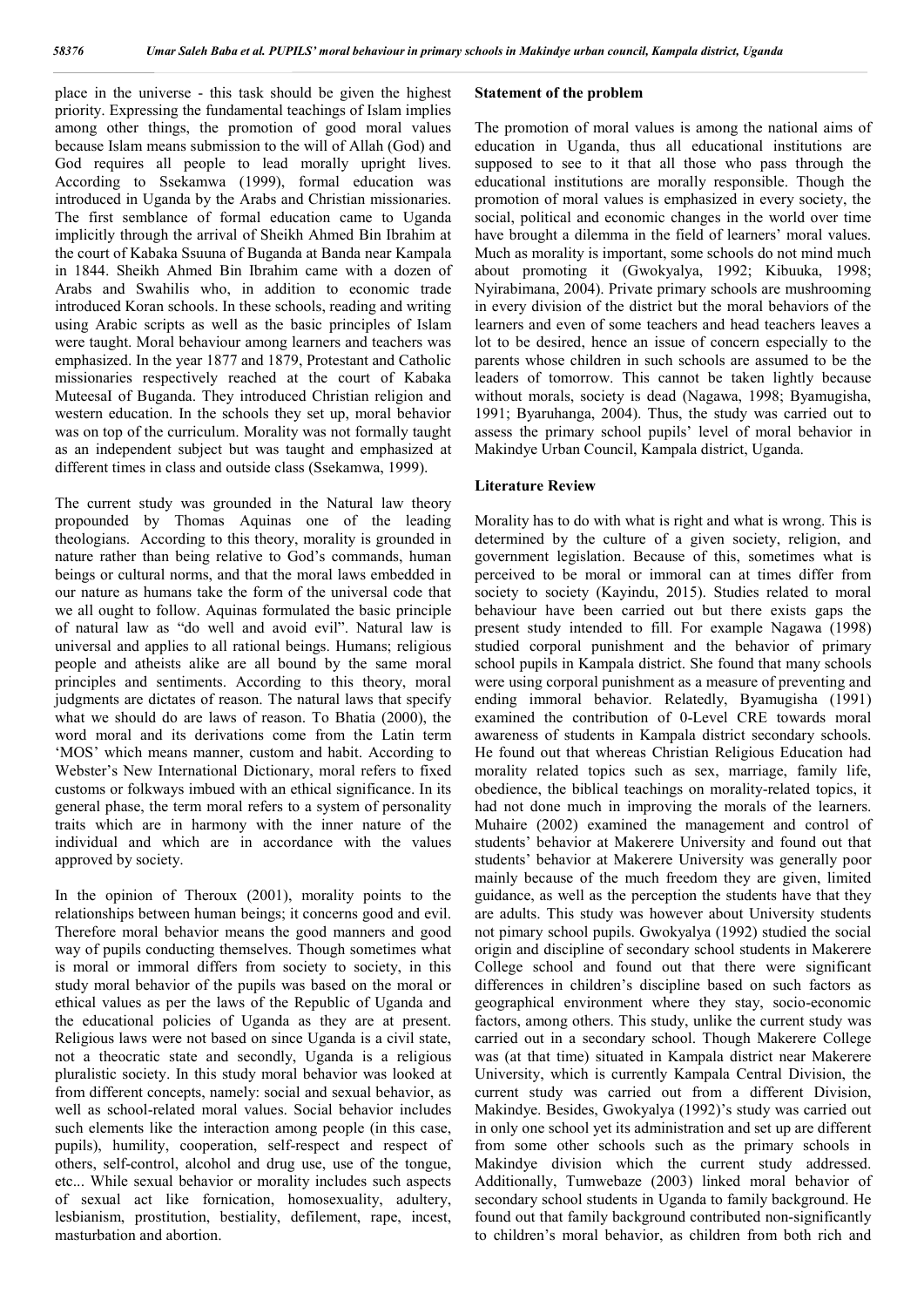poor families, religious and non-religious families, rural and urban families can both be either moral or immoral or both moral and immoral almost in the same way. Though at times the difference is there, that difference is in most cases small. The findings of this study are related to those of Babita (2007) who studied family environment and students' discipline in Kampala private day secondary schools and found out that some parents cause their children to get spoilt at an early age, for example some parents are prostitutes, they make love to each other in bed or in the sitting room when children are hearing and to make matters worse some men and women use vulgar words as they are making love, they abuse each other as children are hearing, and in a worse case some men have sex with their daughters. In addition, Kibuuka (1998) studied the antecedents of inter-student aggression within boarding secondary schools in Uganda. He found out that school managers were highly to blame for the un-civilised acts aggression is schools, such as bullying, teasing and beating of new students, and fighting. However, his study was only on boarding secondary schools unlike the current study which was conducted in both day and boarding schools Besides, he focused on student aggression alone, not other forms of immoral behavior, the current study addressed the different forms of learnes' moral behaviour. Ikumbe (2004) examined the role of the mass media on secondary school students' discipline in Kampala district and found out that the mass media both print and electronic had contributed much to students' moral degeneration. There is however time lag factor, as for example in the year 2004 when his study was carried out Smart Phones were not yet so much in hands of students and in addition, social media such as the internet, watssap, twitter, Youtube were not yet so much known by many children in Uganda unlike in 2017 when the current study was done.

Additionally, Nyirabyimana (2004) studied the influence of school culture on disciplinein secondary schools and found out that some schools especially the mushrooming private secondary schools do not have any school culture, they are mainly after getting money. The end result is compromised students' discipline. This is in line with Kyamulabi (2006)'s study which linked the management of students' discipline in secondary schools to school culture and almost came up with the same findings. None of those studies has a direct linkage to school management, a gap the present study filled. The nearest attempt to study the problem was Kabandize (2004). The study was however uni-variate, investigating how discipline in Kampala district secondary schools was managed. Another nearest attempt to the study was Byaruhanga (2004). This study was however carried out in Kabarole district, an environment far different from that of Kampala and besides, it linked students' behavior in Government aided secondary schools to head teacher leadership behavior. The present study therefore filled these gaps. Kahangura (2005) studied behavioral habits of National Teachers' College Kakoba, linking them to social moral systems; other international studies revealed the role of parental involvement in the moral fibres of their children. For example, Okpala *et al* (2001) investigated the relationship between parents involvement (in terms of hours of volunteered in-school help), school spend (in terms of dollars per child spent on instructional supplies). Neither dollars spent nor, less yet, parental hours spent helping in the school, were related to pupil achievement. Similar results were found by Zellman and Waterman (1998) in a study of 193 second and fifth grade children. An important attribute of this study was that it contained, amongst other data collection techniques, a direct observation component so that parental involvement was indexed not only by various reports and ratings but by observations made by independent researchers. Amongst many findings (which will be reported later) it was evident that inschool manifestations of parental involvement were not related to school improvement. There are many possible reasons for having parents working in schools. It might be very good for the parents. It has the potential to help schools link better with the community. It could contribute to the openness and accountability of the school. Izzo *et al* (1999) studied four forms of involvement; frequency of parent-teacher contact; quality of parent-teacher interaction; participation in educational activities in the home; and participation in school activities. These factors, as well as family background variables were examined to find any relationship they might have with school improvement as indexed by school grades. Consistent with other studies, Izzo *et al* showed that all forms of parental involvement declined with child's age and that involvement in the home 'predicted the widest range of improvement variance'.

### **METHODOLOGY**

#### **Research design**

This study employed the cross-sectional survey design, using the quantitative approach since the study involved a large sample.

#### **Study Population**

A sample size of 350 pupils and 12 headteachers as respondents was taken. The 12 head teachers of the schools under study were got using universal sampling, and the 350 pupils were got from twelve primary schools using Morgan and Krejcie's method of determining the sample from a given population. Though according to the calculation using Morgan Krejcie, the minimum sample from a population of 2,736 is 338, the researcher chose to take a sample larger than that because Amin (2005) asserts that the larger the sample, the more accurate the findings of the study are likely to be and the findings can confidently be generalized to the population.

#### **Data collection Instrument**

A researcher- designed instrument was used to collect data from the respondents. It was designed based on the way the current study conceptualized moral behavior.

#### **Data Analysis**

The arithmetic mean was used to get the dominantly used management styles of primary school headteachers. The mean ranges that were used to establish the headteachers' dominant management styles were the following.

| Mean range | <b>Response Monde</b> | Interpretation |  |
|------------|-----------------------|----------------|--|
| 3.26-4.00  | strongly Agree        | Very High      |  |
| 2.51-3.25  | Agree                 | High           |  |
| 1.76-2.50  | Disagree              | Low            |  |
| 1.00-1.75  | Strongly Disagree     | Very Low       |  |

#### **Limitations of the study**

The following were perceived limitations to this study.

1) Attrition/mortality in that not all questionnaires were returned completely answered; and some head teachers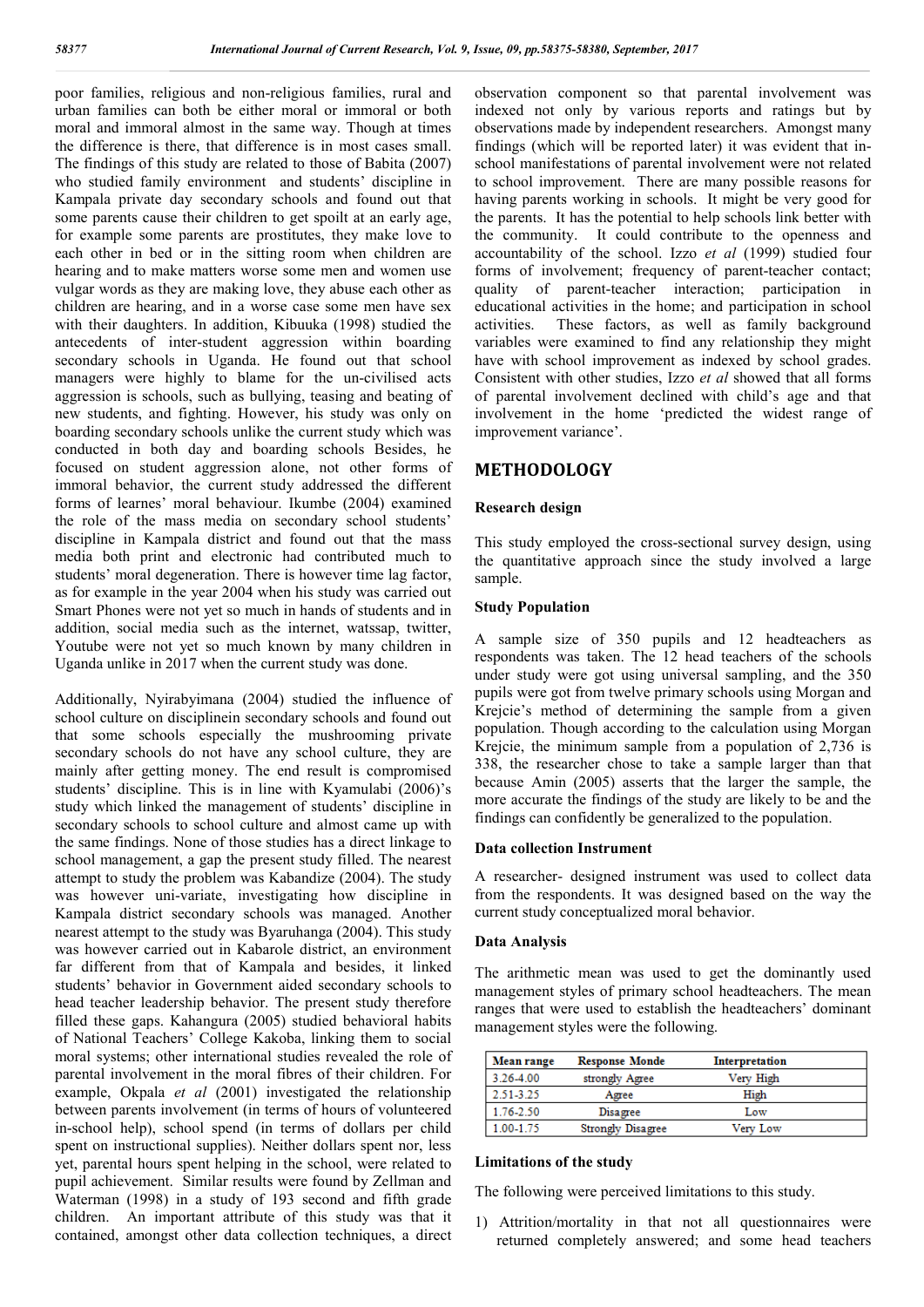made the researcher move several times to them to collect the filled questionnaires. In the end, some of them filled the questionnaires hurriedly, thus a possibility of not having been so accurate in what they filled.

2) Uncooperative behavior of some respondents and those who seemed reluctant to give information. This was realized among the first respondents of a school the researcher went to, as some pupils thought that asking them to rate themselves on moral issues could be a way of tricking them which could make them be expelled from school. Having realized this, the researcher and his assistants addressed the pupils about the purpose of the study, and that it was not in any way meant to trick them, their teachers were also requested to go away as the pupils were filling the questionnaires for them to fill them without fear.

#### **Findings**

On this research objective, it was found out that the general level of pupils' moral behavior in Makindye Urban council of Kampala district was high, given the mean of 3.05. This means that the primary school pupils in Makindye Urban Council are generally well behaved and are morally responsible.

Two of the three concepts under pupils' moral behavior were ranked high. These were: social behavior (mean 2.75) and school-related behavior (mean 3.05). One aspect, namely, sexual morality was ranked very high (mean 3.33), meaning that the pupils are generally not sexually immoral. On sexual morality, it was for example found out that none of the pupils had ever practiced homosexuality, lesbianism and rape, given the highest mean score of 4.00 on each of those acts/items. High scores were also achieved for other sex-related acts such as masturbation, writing love messages and letters, talking obscene words, fornication, adultery, indecent assault and prostitution, meaning that the pupils generally shun those immoral acts. However, the mean scores were not the maximum scores of 4.00 which means that though on average the pupils shun those immoral practices, there are few pupils who, despite being young, sometimes do them. As for the element of social behavior, all the items were ranked high, such as the pupils being polite, tolerant, practicing humility, being dependable, not insulting others who are economically challenged, among others. This shows that teachers and parents have done a good job in the moral spheres of the children's lives. Even the school-related moral aspects were rated highly,

**Table 1A. Mean showing pupils' moral behavior in Makindye urban council, Kampala, Uganda**

| Variables                                                                    | Mean | Interpretation |   |
|------------------------------------------------------------------------------|------|----------------|---|
| Social behavior Iam polite                                                   | 2.85 | High           | 3 |
| I interact with others freely                                                | 2.65 | High           |   |
| I practice humility                                                          | 2.56 | High           |   |
| I cooperate with others                                                      | 2.53 | High           |   |
| I do not steal                                                               | 3.17 | Very high      |   |
| I do not speak obscene words                                                 | 3.16 | Very high      |   |
| I do not watch blue movies                                                   | 2.99 | High           |   |
| I do not make intentional moves to hear my parents making love to each other | 2.87 | High           |   |
| I do not steal                                                               | 2.31 | High           |   |
| Iam not arrogant                                                             | 2.27 | High           |   |
| Iam empathetic                                                               | 2.67 | High           |   |
| Iam not rude                                                                 | 2.57 | High           |   |
| I respect elders                                                             | 3.32 | Very high      |   |
| I respect my colleagues                                                      | 2.35 | High           |   |
| I do not tell lies                                                           | 3.41 | Very high      | 4 |
| Iam not quarrelsome                                                          | 2.39 | High           |   |
| Iam obedient to my parents                                                   | 3.10 | high           |   |
| Iam reliable                                                                 | 2.60 | high           |   |
| lam not a roumermonger                                                       | 2.53 | High           |   |
|                                                                              | 2.75 | High level     | 3 |

|  |  |  |  |  | Table 2B. Mean showing pupils moral behavior (n=350) |  |
|--|--|--|--|--|------------------------------------------------------|--|
|--|--|--|--|--|------------------------------------------------------|--|

| Sexual Morality                                                                                             | Mean | Interpretation           | Rank |
|-------------------------------------------------------------------------------------------------------------|------|--------------------------|------|
| I do not commit adultery                                                                                    | 3.22 | Very high                |      |
| I do not commit beastiality                                                                                 | 3.45 | Very high                |      |
| I do not commit homosexuality                                                                               | 4.00 | Very high                |      |
| I do not write write love letters and love phone messages                                                   | 3.43 | Very high                |      |
| I do not rape                                                                                               | 4.00 | Very high                |      |
| I do not indecently assault people of the opposite sex                                                      | 3.20 | Very high                |      |
| I do not practice lesbianism                                                                                | 4.00 | Very high                |      |
| I do not practice masturbation                                                                              | 2.13 | Very high                |      |
| I do not practice incest                                                                                    | 2.51 | Low                      |      |
| School-Related moral behavior                                                                               |      | High                     |      |
| I do not escape from school                                                                                 | 3.23 | Very high                |      |
| I do not nick-name teachers                                                                                 | 3.32 | High                     |      |
| I do not nick-name fellow pupils                                                                            | 3.23 | High                     |      |
| I do not abuse teachers                                                                                     | 3.12 | High                     |      |
| I do not abuse fellow pupils                                                                                | 2.80 | High                     |      |
| I listen to teachers' advice                                                                                | 3.25 | High                     |      |
| I do not insult pupils who are economically less fortunate than myself                                      |      | High                     |      |
| I do not insult the physically handcapped pupils                                                            |      | high                     |      |
| I do not discuss about teachers I perceive to be poorly dressed                                             |      | High                     |      |
| I do not write malicious information about teachers and drop it in the suggestion boxes available at school | 3.13 | High                     |      |
| Mean                                                                                                        |      | High level               |      |
| Grand mean                                                                                                  |      | High level of discipline |      |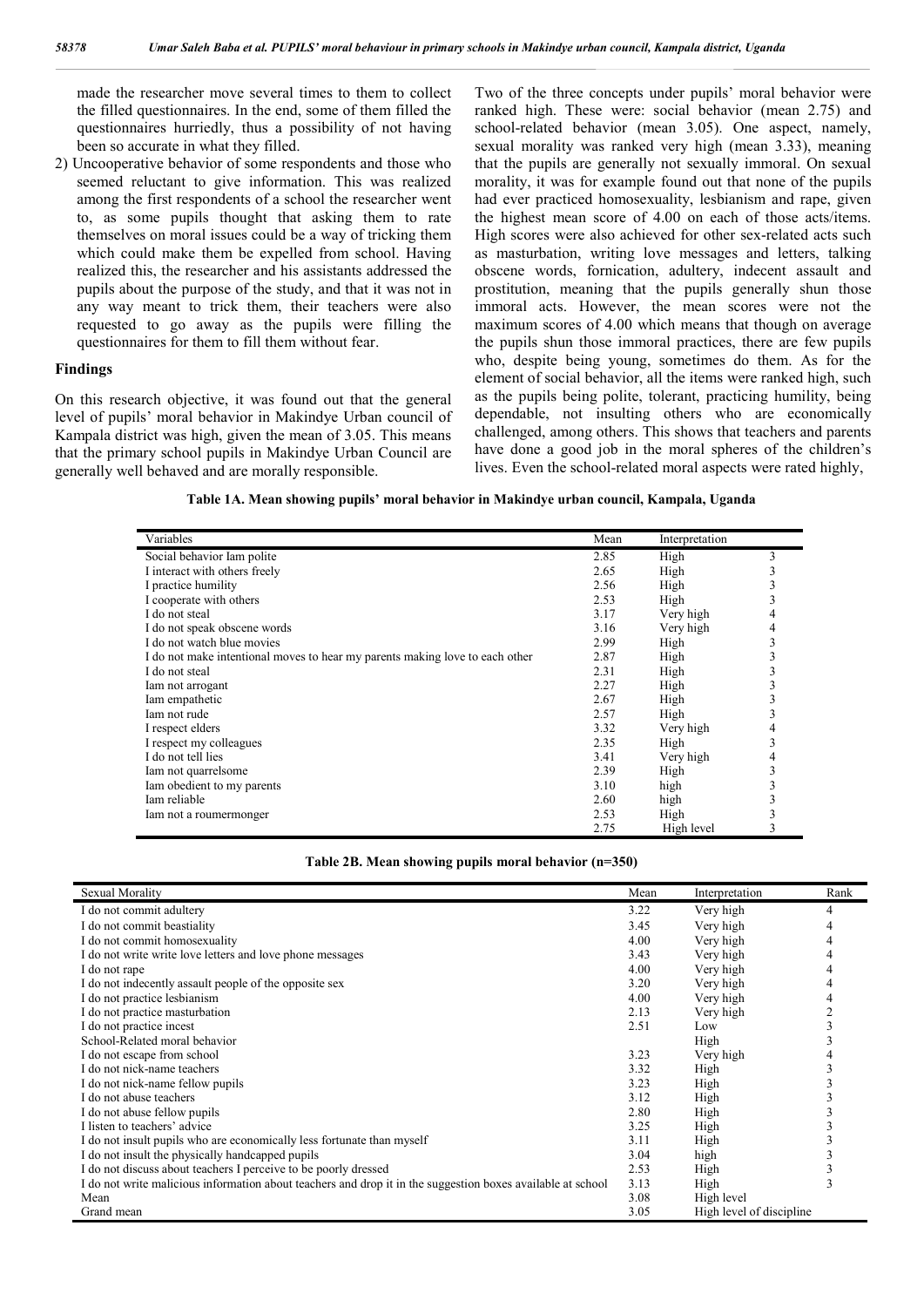such as the pupils not insulting their teachers, not escaping from school, not writing maliciously about their teachers, not abusing teachers and fellow pupils, among others. So, the learners are generally morally upright. Though they are not upright 100%, as shown in the mean scores on each item, which scores are not the maximum 4.00, that is to show that the pupils are human beings, not Angels. Only God and His Angels are believed to be perfect, not the human beings. Therefore as human beings, the pupils are sometimes seemingly tempted to do what society perceives to be immoral.

# **DISCUSSIONS, CONCLUSIONS AND RECOMMENDATIONS**

### **DISCUSSION**

It was found out that the learners' moral behavior in Makindye Urban Councl was high, meaning that the pupils are generally morally upright. This differs from the way some authors portray the children of this  $21<sup>st</sup>$  century, whereby they are perceived to be immoral, rebellious, big-headed and indisciplined in general (Gwokyalya, 1992; Nyirabimana, 2004). Other researchers have also ascertained the emergence of indiscipline in schools (Tumwebaze, 2002; Kahangura, 2005; Kyamulabi, 2006; Babita, 2007). The difference between the findings of the current study and the previous findings of other researchers and authors can be attributed to the population under study. The population under the current study were primary school pupils who are generally young in age, yet Nsubuga (2001) and Tumwebaze (2002)'s studies were carried out in secondary schools where the learners are usually adolescents and teenagers, whose minds and physiological body changes usually have sex-related orientations, thus the possibility of secondary school students more likely to be sexually active than their primary pupil counterparts.

As noted on the aspects of fornication, adultery, and masturbation, it was found out that the pupils generally do not do these acts. However, the fact that none of the respondents gave a maximum score of 4:00 implies that some of the learners have ever done those acts or do them sometimes, though to a small extent. This could be attributed to the social, economic, geographical and technological factors. As Kayindu (2015) claims, some children do masturbate because they fear to approach prospective sexual partners partly fearing to get AIDS. Others do it because of the desire to quench sexual thirst which is usually high among some teenagers. For adultery, some young girls accept to have sex with mature married men hoping to get money and other material benefits from them; and with fornication, the influence of peers, parents neglecting to guide their children, poor environment, such as single room or two-roomed homes whereby the parents make love when children are hearing though they can pretend to be asleep, as well as slum areas where children see prostitutes, hear obscene words spoken by prostitutes and drunkards, all these are usually breeding grounds for immorality among children. Makindye Urban Council where the study was carried out has a few slum areas such as Kansanga-Kiwempe, hence the likelihood of some pupils having ever done fornication, adultery and masturbation though to a small extent. Gwokyalya (1992) and Nagawa (1998) reported that the Acquired Immune Deficiency Syndromes (AIDS) awareness programs in the country have, to some extent helped to improve the morals of the learners but parental and schools' laxity in enforcing discipline have caused immorality to increase among students. They reiterated that many parents are so busy to talk to their children about morality; others are so stupid to the point of kissing their partners when children are seeing, and others suggest love affairs from their daughters. The schools have become relaxed on discipline as they mind more about the learners' passing of the national examinations at the expense of other aspects of the curriculum. The reported good moral behavior could also be attributed to parents' showing of care and love to their children. Psychologists claim that parent's withdrawal and harshness towards the child, usually leads to children's Problematic behaviour (McKee, Colletti, Rakow, Jones & Forehand, 2008). Therefore, parents who are inconsistent in their approach towards their child can unintentionally promote negative child behaviour, which can lead to a mutual escalation into negative behaviour from both (Rutter, *et al*., 2008). In families where the focus is on negative behaviour, prosocial behaviour often goes unrecognized and non violent conflict resolution is neither taught, nor modeled (Patterson 1982). Reducing harsh, negative and inconsistent parenting has been shown to have a positive influence on children's behaviour in a number of studies (Eyberg, Nelson, & Boggs, 2008; Kaminski, Valle, Filene, & Boyle, 008); once parents have been shown the skills to manage problem behaviour, levels of antisocial lbehaviour in children can return to a normal level (Jouriles, Mc Donald, Rosenfield, Corbitt- Shindler, Stephens, & Miller, 2009). The high level of pupils' discipline in Makindye urban council could as ell be attributed to punishment administered by parents and teachers as a form of power assertion. Punishment involves the presentation of a negative stimulus following specific behaviour in order to reduce the likelihood of that behaviour being repeated in the future.

#### **Conclusions**

Based on the fire objectives of the study, the following conclusions are presented. Despite the outcry of challenging children's moral behavior in Africa and Uganda in particular, the majority of the primary school pupils in Kampala district are morally upright.

#### **Recommendations**

The researcher recommends that:

- 1. Since other factors other than the headteachers' management styles mainly impact on the pupils' moral behavior, parents should try their best to ensure that they close the social, environmental and economic gaps which can be detrimental to their children.
- 2. Despite the changes in global environment, the children's moral behavior in Africa and in Uganda in particular, the majority of the primary school pupils in Kampala Uganda are morally to be encouraged by the head teacher and parents to make the children moral upright.

## **REFERENCES**

- Andrew J. D. 2003*. Essentials of Management (6th Edition).* Thomas, South – West.
- Armstrong, M. 2009. *handbook of human resource management practice* (11<sup>th</sup> Edition), Kogan Page, London.
- Babita, K. 2007. *Family environment and students' discipline in Kampala private day secondary schools.* Unpublished